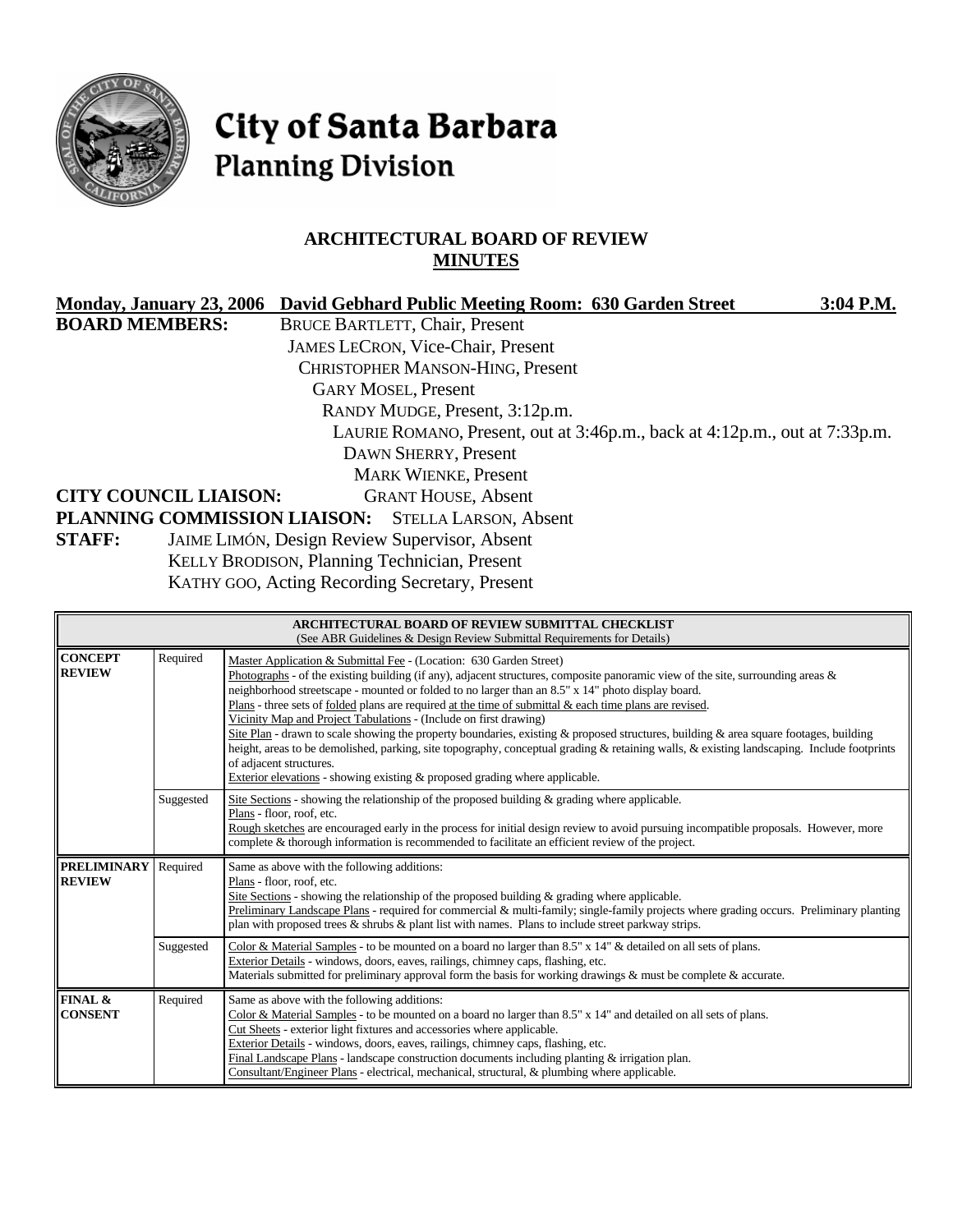- \*\* All approvals made by the Architectural Board of Review (ABR) are based on compliance with Municipal Code Chapter 22.68 and with adopted ABR guidelines. Some agenda items have received a mailed notice and are subject to a public hearing.
- \*\* The approximate time the project will be reviewed is listed to the left of each item. It is suggested that applicants arrive 15 minutes early. The agenda schedule is subject to change as cancellations occur. Staff will notify applicants of time changes.
- \*\* The applicant's presence is required. If an applicant is not present, the item will be postponed indefinitely. If an applicant cancels or postpones on item without providing advance notice, the item will be postponed indefinitely and will not be placed on the following ABR agenda. In order to reschedule the item for review, the applicant must fill out and file a Supplemental Application Form at 630 Garden Street (Community Development Department) and submit appropriate plans.
- \*\* The Board may grant an approval for any project scheduled on the agenda if sufficient information has been provided and no other discretionary review is required. Substitution of plans is not allowed, if revised plans differing from the submittal sets are brought to the meeting, motions for preliminary or final approval will be contingent upon staff review for code compliance.
- \*\* Preliminary and Final Architectural Board of Review approval is valid for one year from the date of the approval unless a time extension or Building Permit has been granted.
- \*\* The Board may refer items to the Consent Calendar for Preliminary and Final Architectural Board of Review approval.
- \*\* In compliance with the Americans with Disabilities Act, if you need special assistance to participate in this meeting, please contact the Planning Division at (805) 564-5470. Notification at least 48 hours prior to the meeting will enable the City to make reasonable arrangements.
- **\*\* Many of the items before the Board may be appealed to the City Council. For further information on appeals, contact the Planning Division Staff or the City Clerk's office. Said appeal must be in writing and must be filed with the City Clerk at City Hall within ten (10) calendar days of the meeting at which the Board took action or rendered its decision. The scope of this project may be modified under further review.**
- **\*\* AGENDAS, MINUTES and REPORTS: Copies of all documents relating to agenda items are available for review at 630 Garden St. and at the Central Library, and [www.SantaBarbaraCa.gov](http://www.santabarbaraca.gov/)  If you have any questions or wish to review the plans, please contact Kelly Brodison, at (805) 564- 5470 between the hours of 8:30 a.m. to noon and 1:00 p.m. to 4:00 p.m., Monday through Friday.**

# **LICENSING ADVISORY:**

The Business and Professions Code of the State of California and the Municipal Code of the City of Santa Barbara restrict preparation of plans for certain project types to licensed professionals. Applicants are encouraged to consult with Land Use Controls or Planning Staff to verify requirements for their specific projects.

Unlicensed persons are limited to the preparation of plans for:

- $\triangleright$  Single or multiple family dwellings not to exceed four (4) units per lot, of wood frame construction, and not more than two stories and basement in height;
- ¾ Non-structural changes to storefronts; and,
- ¾ Landscaping for single-family dwellings, or projects consisting solely of landscaping of not more than 5,000 square feet.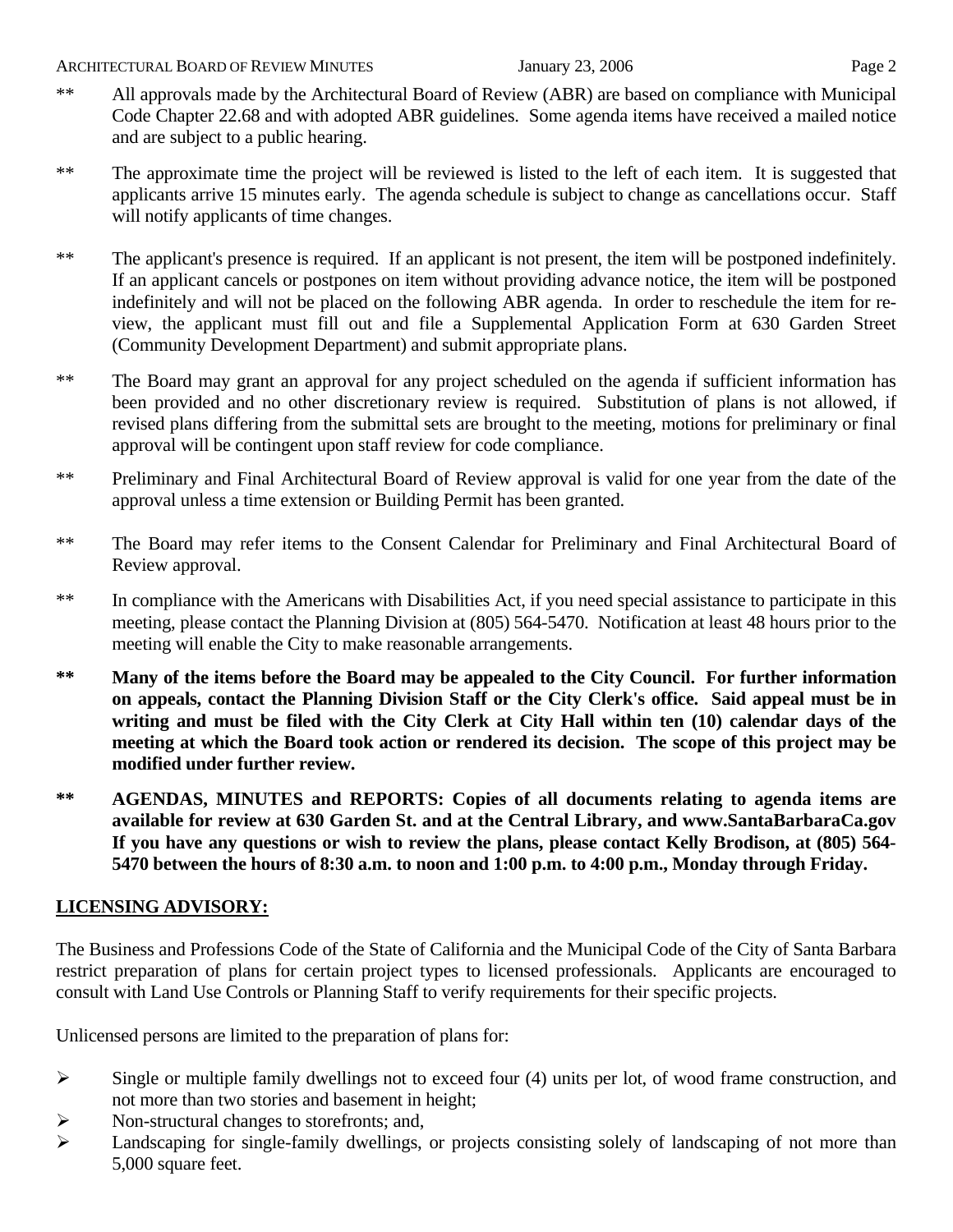# ARCHITECTURAL BOARD OF REVIEW MINUTES January 23, 2006 **Page 3 NOTICE:**

- 1. That on January 19, 2006 at 4:00 p.m., this Agenda was duly posted on the Community Development bulletin board, in the office of the City Clerk, and on the bulletin board on the outside of City Hall.
- 2. This regular meeting of the Architectural Board of Review will be broadcast live and rebroadcast in its entirety on Wednesday at 9:00 a.m. on Channel 18.

# **GENERAL BUSINESS:**

A. Public Comment:

Any member of the public may address the Architectural Board of Review for up to two minutes on any subject within their jurisdiction that is not scheduled for a public discussion before the Board on that day. The total time for this item is ten minutes. (Public comment for items scheduled on today's agenda will be taken at the time the item is heard.)

Tony Fischer stated concerns relating to 812 Lagura Place.

B. Approval of the minutes of the Architectural Board of Review meeting of January 17, 2006.

Motion: Approval of the Minutes of the Architectural Board of Review Meeting of January 17, 2006, with corrections. Action: LeCron/Sherry, 8/0/0.

C. Consent Calendar.

Motion: Ratify the Consent Calendar. The Consent Calendar was reviewed by James LeCron with the exception of the landscaping for Items and, reviewed by Randy Mudge. Action: Manson-Hing/Romano, 8/0/0.

- D. Announcements, requests by applicants for continuances and withdrawals, future agenda items, and appeals.
	- 1) Kelly Brodison announced 1023 Cacique Street has been continued at the applicant's request.
- E. Subcommittee Reports.

Dawn Sherry attended the Streetlight Advisory Subcommittee, and the proposed guidelines will be presented to the HLC and to ABR.

F. Possible Ordinance Violations.

Jim LeCron questioned the status of the gas station at the corner of San Andres Street and Carrillo Street, and the business across the street on the same corner. Christopher Manson-Hing questioned the status of the antenna on the roof of 1835 Cliff Drive.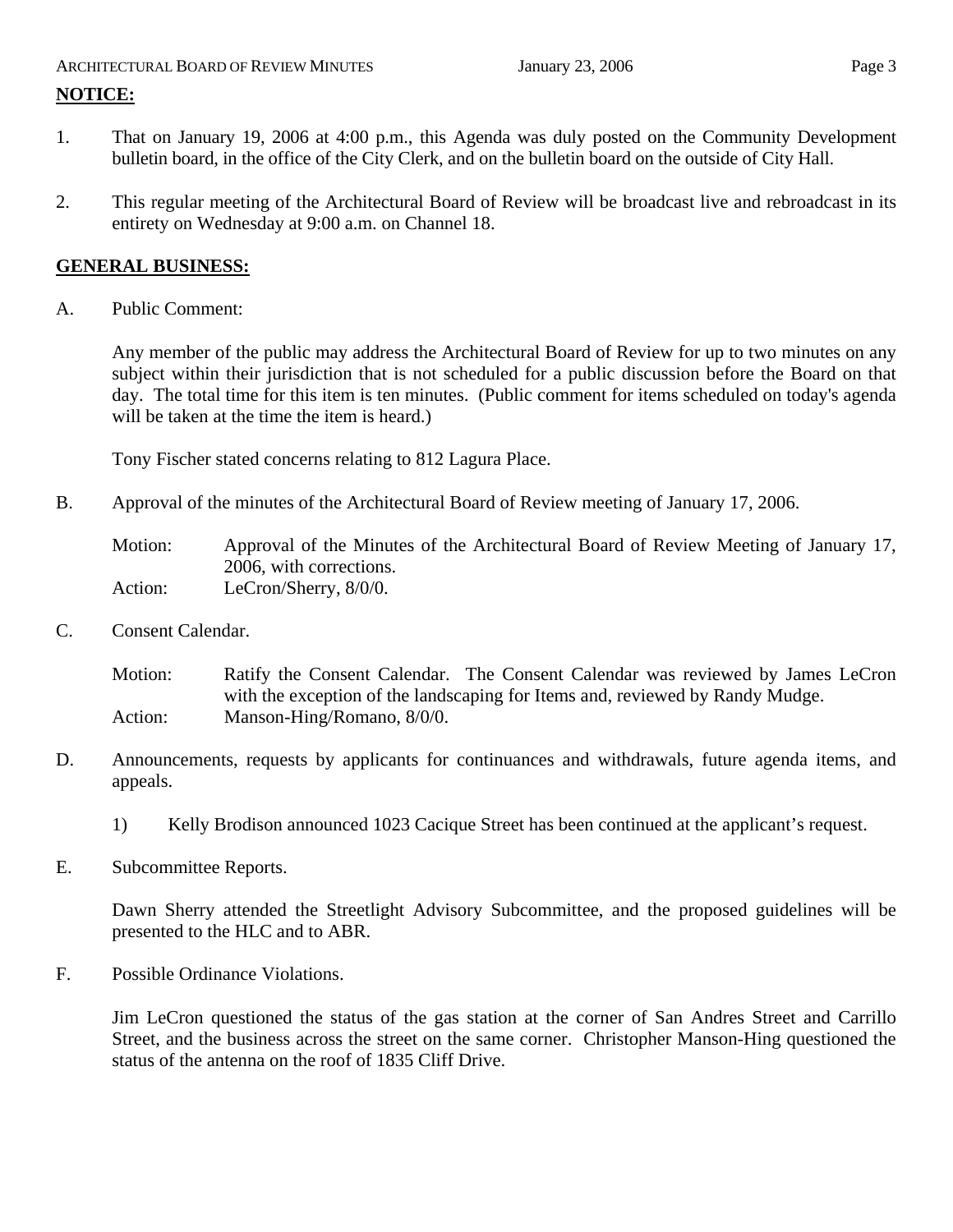# **CONCEPT REVIEW - NEW ITEM**

#### 1. **3820 STATE ST** R-O/SD-2 Zone

Assessor's Parcel Number: 057-240-052 Application Number: MST2005-00817 Business Name: Select Personnel Service Owner: Hitchcock State

(Appeal of the December 7, 2005 Sign Committee decision to deny the sign proposal for Select Personnel. Proposal to install eight signs totaling 134.85 square feet of sign area. The proposal includes the following signage: two internally illuminated 16.5 square feet monument signs (Signs C and H) with a maximum letter height of 15.25 inches; a 3.6 square foot, individual brushed brass letter monument sign (Sign D not including the concrete monument area) with maximum letter height of 9.5 inches; a 30 square foot, internally and halo lit channel letters wall sign (Sign A) with maximum letter height of 16 inches; a 50.75 square foot, internally and halo lit channel letters wall sign with maximum letter height of 14 inches (Sign B); a 1.7 square foot, individual brushed brass letter wall sign (Sign E); a 10.45 square foot, individual brushed brass letter wall sign (Sign G); and a 5.3 square foot, individual brushed brass letter wall sign (Sign I). The linear building frontage is 151 feet. The allowable signage is 90 square feet. Exceptions are requested for two signs with 15.25 inch letters, two signs with 16 inch letters and 44.85 square feet over the allowable sign area.)

#### **(This is an appeal of a Sign Committee decision on December 7, 2005, for proposed signage.)**

#### (3:46)

Christian Maldoon, Vogue Signs Company; Brian Poliquin, Poliquin Kellogg Design Group; and Laurie Maxwell, Select Personnel Service, present.

Motion: Deny the Appeal with the comment the Applicant is to return to the Sign Committee with a proposal that adheres to the Sign Ordinance. Action: LeCron/Bartlett, 7/0/0. Romano stepped down.

#### **CONCEPT REVIEW - CONTINUED ITEM**

#### **2. 6100 HOLLISTER AVE**

| Assessor's Parcel Number: 073-080-065 |                            |
|---------------------------------------|----------------------------|
| <b>Application Number:</b>            | MST2005-00480              |
| Owner:                                | City of Santa Barbara      |
| <b>Business Name:</b>                 | Citrix Centre              |
| Agent:                                | Susan McLaughlin           |
| Applicant:                            | <b>Andrew Bermant</b>      |
| Agent:                                | <b>Laurel Fisher Perez</b> |

(Proposal to develop a mixed use industrial and commercial development, totaling 180,000 square feet located in sub-area #2 and sub-area #3 of the Santa Barbara Airport Area Specific Plan. This project was previously reviewed under MST97-00715 and received Preliminary approval by the Architectural Board of Review.)

# **(THIRD CONCEPT REVIEW.)**

## **(COMMENTS ONLY; PROJECT REQUIRES SUBSTANTIAL CONFORMANCE WITH PLANNING COMMISSION RESOLUTION NO. 029-99.)**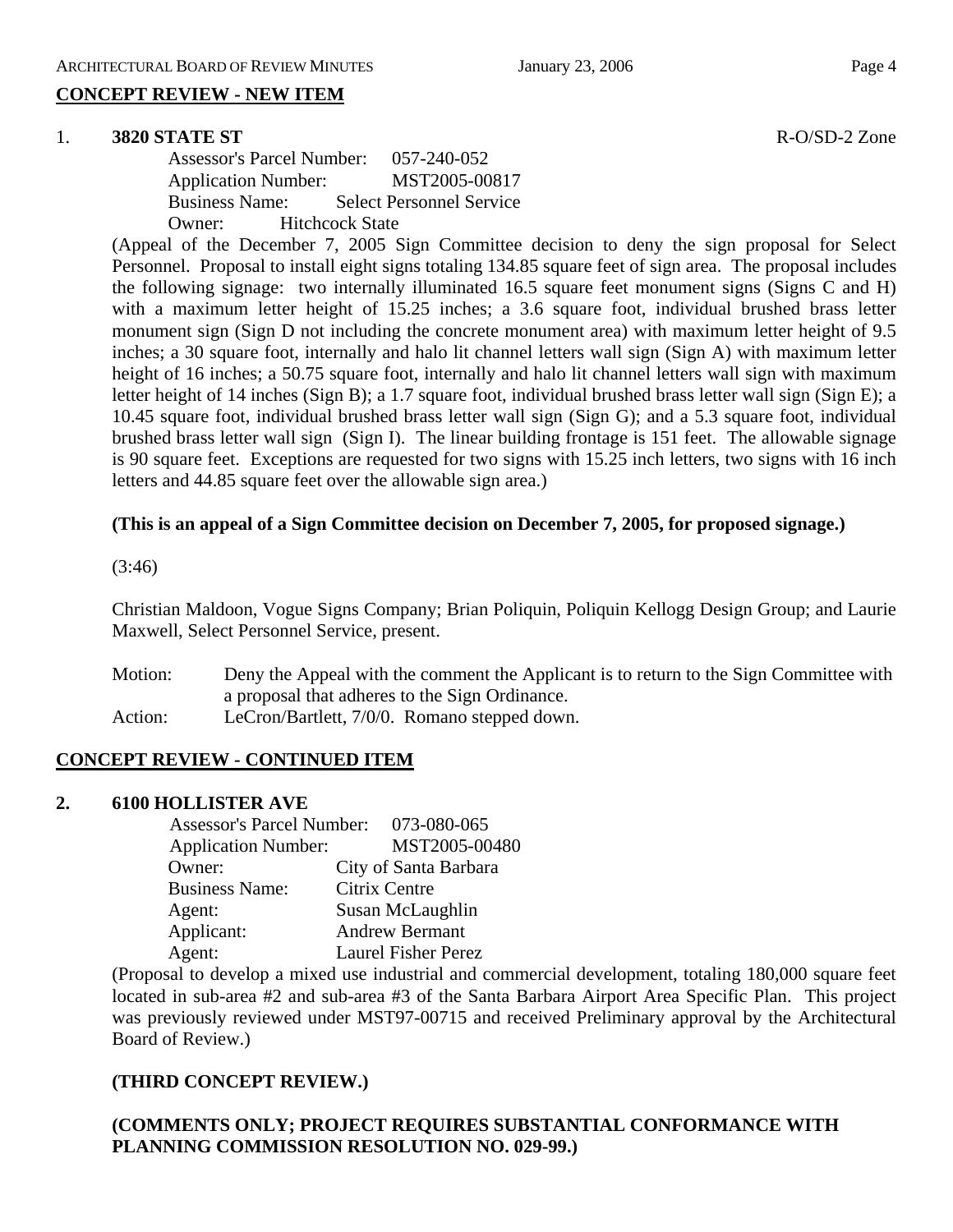ARCHITECTURAL BOARD OF REVIEW MINUTES **First** January 23, 2006 **Page 5** 

(4:12)

Andrew Bermant, Applicant; Brian Poliquin, Poliquin-Kellogg Design Group; and Katie Rogers, Present.

Motion: Preliminary Approval and indefinite continuance with the following conditions: 1) The applicant is to return for an in-progress review of the site design, grading and drainage, retention basins, and landscaping. 2) The Board supports the applicant's efforts in obtaining the Platinum LEED Certification for the office building and the Silver LEED Certification for the retail buildings. 3) The revised parking and increased pedestrian access is an improvement, however, there is further opportunity to realign the enhanced paving areas at the driveways to better coincide with the proposed sidewalks. 4) The permeable paving is mostly being limited to accentuate the pedestrian access areas due to the soil conditions. 5) The revised drive approach and the reduction of paving at the north side of Building B is successful. 6) The relocation of the basketball and volleyball courts to be adjacent to Love Commons is seen an improvement. As to the Office Building: 7) The increased undulation and the refined articulation of the facades are enhancements to the project. 8) The reduction in height of the proposed trellises is beneficial, and the Board looks forward to quality detailing. 9) Add landscaping in front of the large glazed elements at the north and south ends of the building so they do not read as entrances. 10) The refinement of the eave and overhang conditions are in keeping with the design style. As to the Retail Buildings: 11) The increased depth of the recessed window openings is an improvement, however, the applied wainscot and molding around the windows should be restudied or eliminated. 12) The roof parapet wall design needs to be more in keeping with the buildings. 13) The Board looks forward to further refinement and articulation of the top of both tower elements. Action: Manson-Hing/Wienke, 8/0/0.

# **CONCEPT REVIEW - NEW ITEM**

#### 3. **200 STEARNS WHARF HC/SD-3** Zone

Assessor's Parcel Number: 033-120-022 Application Number: MST2006-00001 Owner: City of Santa Barbara Applicant: Karl Treiberg

(Proposal to install permanent decorative all-weather lighting from foot of Stearns Wharf to commercial area. Lights strung between 5 existing light poles (approximate 600 - 900 feet) on west side of wharf and between 8 existing light poles on the east side.)

## **(COMMENTS ONLY; PROJECT REQUIRES ENVIRONMENTAL ASSESSMENT AND COASTAL ZONE REVIEW.)**

# (5:27)

Karl Treiberg, Applicant; Doug Scott and Steven Tharp, present.

Motion: Continued one week for the Board to conduct a night drive-by to observe the LED lights. Action: Wienke/LeCron, 8/0/0.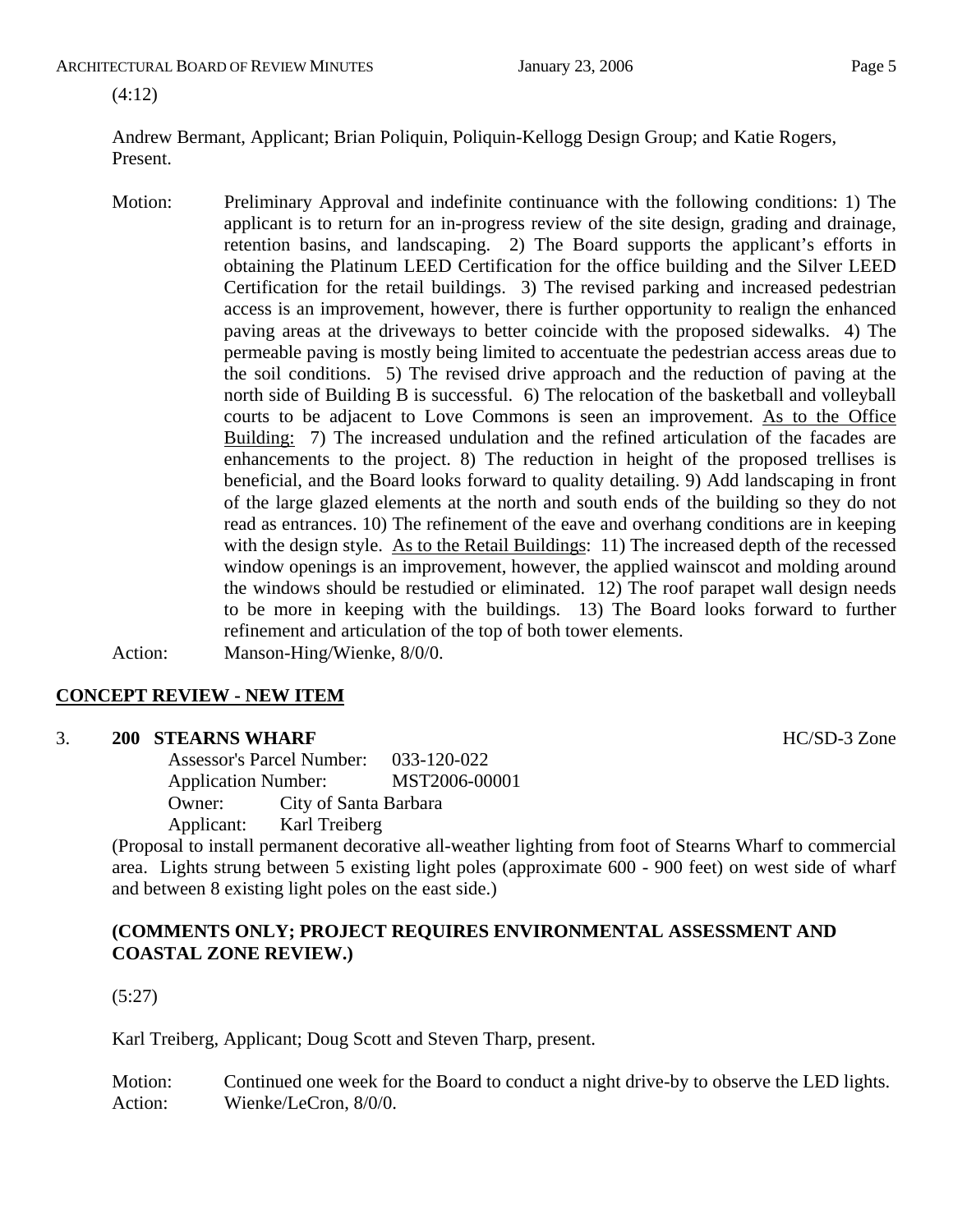# **CONCEPT REVIEW - CONTINUED ITEM**

#### 4. **416 S CANADA ST** R-4 Zone

Assessor's Parcel Number: 017-334-008 Application Number: MST2005-00441 Owner: Antonio C. Sarabia & Yolanda Marin Designer: Robert Stamps

(Proposal to construct a new, detached, two-story 1,736 square foot three bedroom residence with an attached, 433 square foot, two-car garage on a 6,390 square foot lot with one existing 829 square foot residence. The existing one-car garage is to be demolished and two additional uncovered parking spaces are also proposed.)

#### **(Second Concept Review.)**

#### **(COMMENTS ONLY; PROJECT REQUIRES ENVIRONMENTAL ASSESSMENT.)**

(5:42)

Robert Stamps, Agent; Present:

Public comment opened at 5:52p.m.

Philip Walker, neighbor, stated that his overriding concern was with the effect of possible flood water. Mr. Walker stated that previous flood waters reached 18-inches and that drainage of the water is a concern.

Public comment closed at 5:54p.m.

Motion: Continued indefinitely with the following comments: 1) The manipulation of the volume of the program and the reduction of the plate heights are positive attributes of the tri-level scheme. 2) The applicant is to provide documentation of the design criteria of structures within the flood way. 3) The Board prefers to have the south and east sides of the carport enclosed. 4) Study enhancing the roof and fenestration elements with a dormer style window. 5) Refine the window detailing to be more in keeping with the existing house. 6) Study enhancing the entry elements at the top of the stairs on the east elevation. 7) It is suggested to modify the double cantilever of the carport. Action: Mudge/Sherry, 8/0/0.

#### **THE BOARD RECESSED FROM 6:12P.M. UNTIL 6:40P.M.**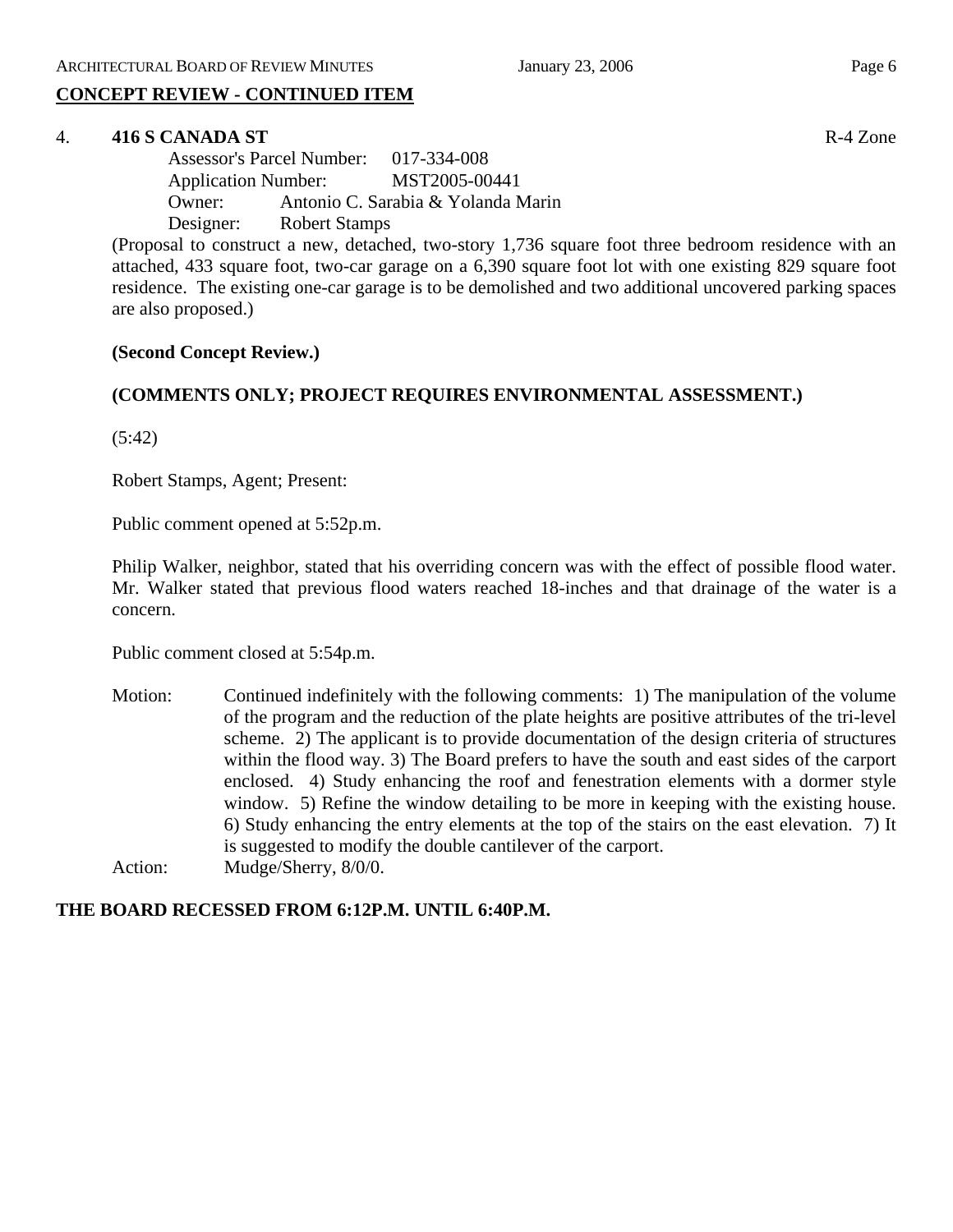**CONCEPT REVIEW - NEW ITEM: PUBLIC HEARING-CONTINUED AT APPLICANT'S REQUEST**

#### **5. 1023 CACIQUE ST A** R-3 Zone

 Assessor's Parcel Number: 017-213-014 Application Number: MST2005-00297 Owner: John F. Luca Applicant: April Verbanac

(Proposal for the construction of two new condominium units and the conversion of two existing units to condominiums. The new units would consist of a 748 square foot one-story unit with a 259 square foot attached one-car garage, and a 1,273 square foot two-story unit with a 584 square foot attached garage. An existing 1,092 square foot one-story residence with an attached 256 square foot one-car garage and an existing 1,745 square foot three-story residence with an attached 584 square foot garage would be converted to two condominiums. Lot size is 11,264 square feet. Grading consists of 25 c.y. cut and 25 c.y. fill under footprint of the building. The following modifications would apply: Modification to allow one less parking space than what is required; Modification to allow less than the required building separation distance; Modification to allow trash enclosure to be located in interior yard setback; Modification to allow stairs to be located in interior yard setback. Staff Hearing officer Approval is required for a Tentative Subdivision Map, Condominium Conversion Permit, and the Modifications.)

# **(COMMENTS ONLY; PROJECT REQUIRES ENVIRONMENTAL ASSESSMENT AND STAFF HEARING OFFICER APPROVAL FOR A TENTATIVE SUBDIVISION MAP FOR CONDOMINIUMS.)**

Continued indefinitely at the applicant's request.

#### **CONCEPT REVIEW - CONTINUED ITEM**

#### 6. **1809 SAN ANDRES ST** R-2 Zone

Assessor's Parcel Number: 043-152-013 Application Number: MST2005-00464 Owner: George J. Bregante Agent: David Sullivan Architect: Keith Nolan

(Proposal for a one-lot subdivision with two condominium units. Project includes a new 1,358 square foot, two-story, 3-bedroom condominium with a 409 square foot attached carport. Also proposed is demolition of the rear portion of an existing 594 square foot one-story single residential unit, constructing a 62 square foot first-floor addition and an attached 393 square foot carport as well as adding a 392 square foot second-story addition. Lot size is 6875 square feet. No grading is proposed. Modification for minimum building separation is required.)

#### **(SECOND CONCEPT REVIEW.)**

# **(COMMENTS ONLY; PROJECT REQUIRES ENVIRONMENTAL ASSESSMENT AND STAFF HEARING OFFICER APPROVAL OF A TENTATIVE SUBDIVISION MAP FOR CONDOMINIUMS AND MODIFICATIONS.)**

(6:41)

David Sullivan, Agent, Present.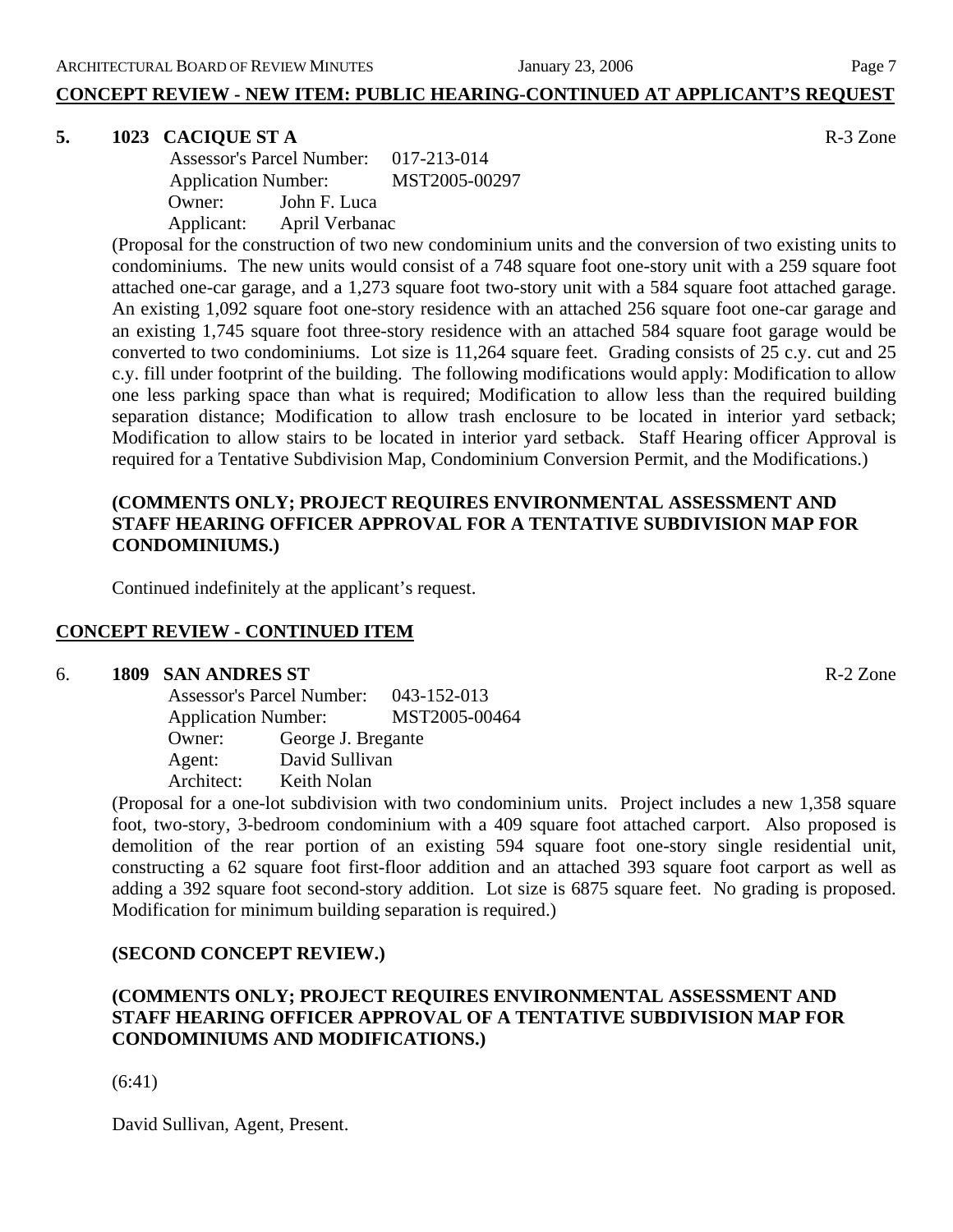ARCHITECTURAL BOARD OF REVIEW MINUTES **First** January 23, 2006 **Page 8** 

Public Comment opened at 6:50p.m.

Gabor and Julie Dobos, neighbors, requested that the height of the building remain as low as possible. The preliminary plans indicate the estimated height is approximately 25-feet. There is concern with the landscaping, with regard to bushed and trees, and not having tall trees to obstruct their view. Parking and noise from traffic is a concern. There is overcrowding of parking (San Andres & Islay Streets)

Motion: Continued two weeks with the following comments: 1) The Board, in general, is not in support of the modification request for distance between the buildings. It is suggested to remove the roof of the carport. 2) Restudy the proposed vehicular circulation to allow for sufficient maneuverability. Utilize the three-foot setback for increased turnaround space. 3) There is concern with Building B as it presents the garages to the front. It is suggested to provide a stronger presence for the pedestrian entry and to provide a more curved driveway entrance. 4) Study ways to relocate the trash enclosure. 5) It is suggested to study adding variation in the siding materials. 6) Study using different materials for the chimneys. 7) It is suggested to add a window or fenestration to the east elevation of Building A, and, at the north elevation of Building B. 8) Eliminate the hipped roof on the south elevation of Building B, and the hipped porch roof of the entry. 9) Applicant is to provide a landscape plan which depicts delineation of hardscape and increased landscaping. 10) Study reducing the second floor cantilever of Building A. Action: Sherry/Bartlett, 8/0/0.

# **CONCEPT REVIEW - NEW ITEM: PUBLIC HEARING**

## **7. 1242 BEL AIR DR** E-1 Zone

 Assessor's Parcel Number: 049-231-014 Application Number: MST2005-00834 Architect: Hugh Twibell Owner: Peter Parish

(Proposal for a 362 square foot first floor addition to an existing 1,944 square foot, one story, single family residence with an attached 448 square foot 2-car garage. Lot size is 12,775 square feet located in the Hillside Design District. No grading is proposed. A modification is requested for encroachment into the interior setback.)

# **(COMMENTS ONLY; PROJECT REQUIRES ENVIRONMENTAL ASSESSMENT, NEIGHBORHOOD PRESERVATION ORDINANCE FINDINGS AND A MODIFICATION.)**

(7:16)

Hugh Twibell, Architect, present.

Public comment opened at 7:18p.m.

Des O'Neill, stated concern that water run-off would drain into the street gutters.

Public comment closed at7:19p.m.

- Motion: Continued indefinitely to the Modification Hearing Officer and return to the Consent Calendar.
- Action: Wienke/Sherry,  $8/0/0$ .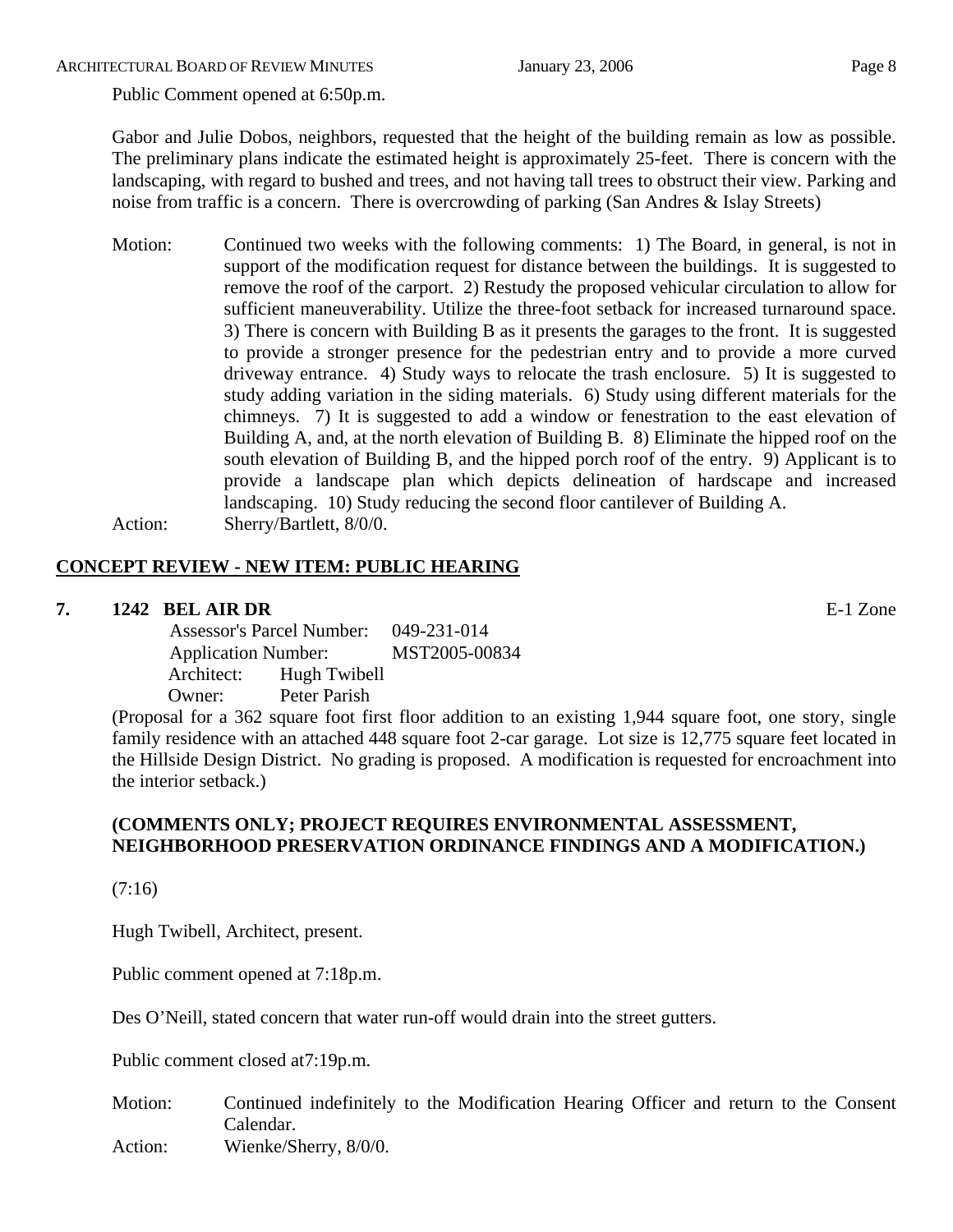# **CONCEPT REVIEW - NEW ITEM: PUBLIC HEARING**

#### **8. 1416 DOVER RD** E-1 Zone

 Assessor's Parcel Number: 019-103-012 Application Number: MST2005-00821 Owner: Craig A. & Sharon C. Madsen Architect: Tai Yeh

(Proposal to construct a 720 square foot, one-story addition and 340 square feet of new deck to an existing 1,497 square foot, one-story, single family residence with a 400 square foot attached garage. Lot size is 19,166 square feet and is located in the Hillside Design District. No grading is proposed.)

### **(COMMENTS ONLY; PROJECT REQUIRES ENVIRONMENTAL ASSESSMENT AND NEIGHBORHOOD PRESERVATION ORDINANCE FINDINGS.)**

(7:20)

Tai Ye, Applicant, present.

Motion: Preliminary Approval and indefinite continuance to the Consent Calendar with the following comments and conditions: 1) The addition as proposed is handsome. 2) The proposed south west corner is a nice addition. 2) Study increasing the height of the tower and adding stones to the plaster wall. Action: Manson-Hing/Wienke, 8/0/0

# **CONCEPT REVIEW - CONTINUED ITEM**

#### **(REVIEW OF SITE WALLS AND FENCES FOR ALL SIX LOTS.)**

#### **CONCEPT REVIEW - CONTINUED ITEM**

#### **9. 1701 - 1704 LA VISTA DEL OCEANO DR** E-1 Zone

 Assessor's Parcel Number: 035-180-009 Application Number: MST2005-00017 Owner: King Heirs, LLC Owner: The Mesa at Santa Barbara, LLC Agent: Brent Daniels Architect: Zehren & Associates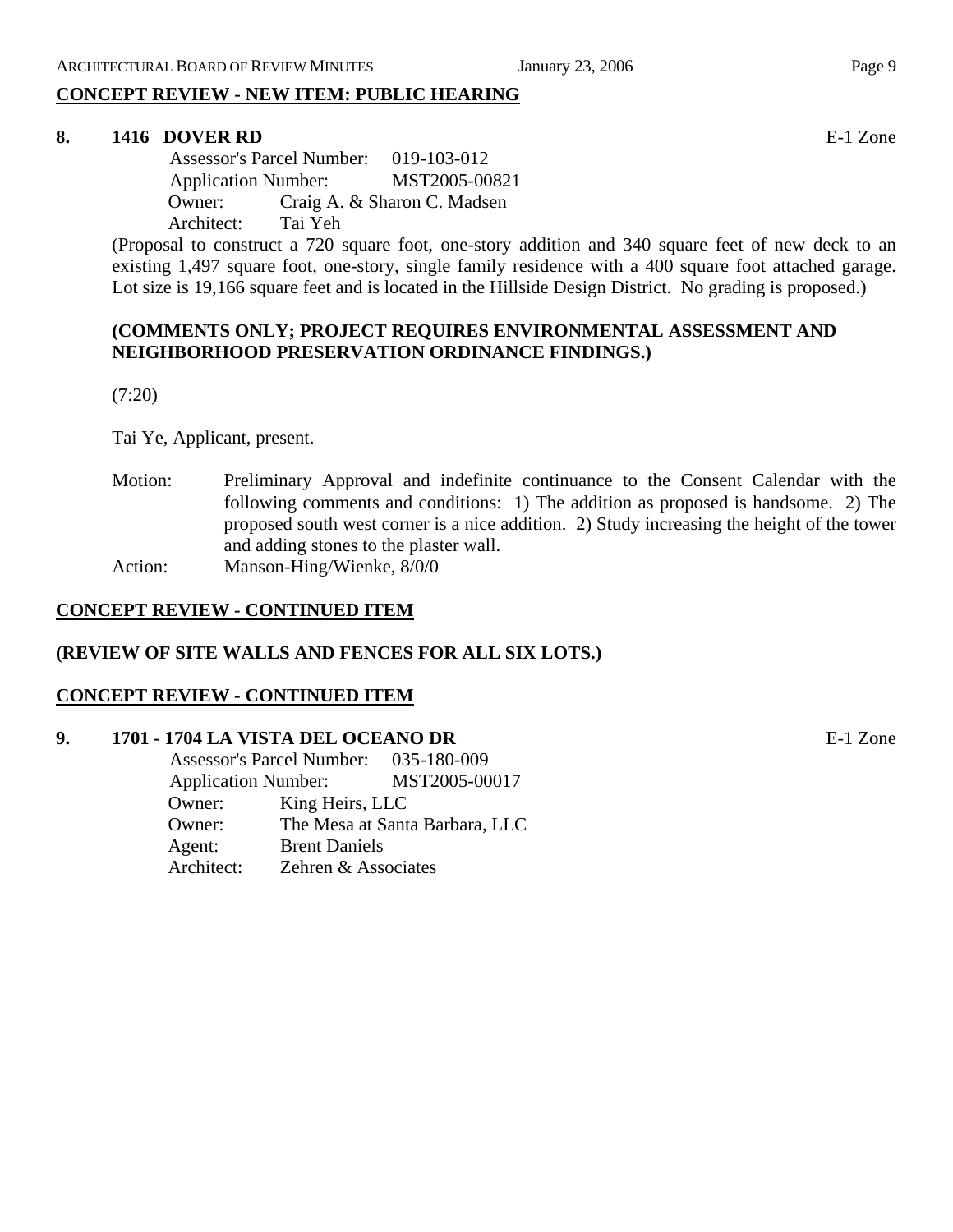ARCHITECTURAL BOARD OF REVIEW MINUTES **First** January 23, 2006 **Page 10** Page 10

The project site is 7.66 acres in size located in the Alta Mesa Neighborhood of the City. The project includes two components: the "Single Family Project" and the "Duplex Project" (MST2003-00620). The Single Family Project would merge and re-subdivide 5.73 acres into six (6) lots, where the six residences are proposed. Of the 5.73 acre site, 3.33 acres would be dedicated as open space. The residences would range from 3,525 to 4,517 square feet in size, with three-car garages and swimming pools. Five guest parking spaces are also proposed. Estimated grading for the single family project would consist of 3,050 cubic yards (cy) of cut and 5,100 cy of fill outside the main building footprints. Grading within the building footprints is estimated at 4,705 cy of cut and 1,650 cy of fill. The following discretionary applications are required for the Single Family Project: a Waiver of Public Street Frontage for Lots 3, 4, 5, and 6 on La Vista del Oceano Lane, a private road serving more than two units; Modification of Street Frontage Requirements for Lots 2, 4, 5 and 6 to allow less than the 90 fee of public street frontage requirement; Modification of the Front Yard for Lots 1, 2, 3 and 4 to allow portions of proposed homes which front La Vista del Oceano Drive to encroach into the required 30 foot setback; Modification of Lot Area for Lots 1 and 2; Modification for Lot 1's garage to exceed a total aggregate floor area in excess of 500 square feet; Neighborhood Preservation Ordinance Compliance to allow grading in excess of 500 cubic yards outside of the main building footprints within the Hillside Design District; and A vesting Tentative Subdivision Map to merge and re-subdivide 5.73 acres into six (6) residential lots.

# **(REVIEW OF SITE WALLS AND FENCES FOR ALL SIX LOTS.)**

(7:33)

Mark Lloyd, L & P Consultants; David Lane, Architect; Derrik Eichelberger, Landscape Architect; present.

| Motion: | As to the Architecture: Final Approval with the following conditions: 1) The                |  |  |  |  |
|---------|---------------------------------------------------------------------------------------------|--|--|--|--|
|         | architecture is quite handsome and appropriate to the style. 2) Study the proportion of the |  |  |  |  |
|         | wood lintels and increasing the depth on the larger openings. 3) The stone walls are to be  |  |  |  |  |
|         | true stone and capless. 4) Add the double roof tile starter course and extend over the      |  |  |  |  |
|         | gutter.                                                                                     |  |  |  |  |
| Action: | Bartlett/Wienke, 7/0/0. Romano stepped down.                                                |  |  |  |  |
| Motion: | As to the Landscape and Fencing: Preliminary Approval and return to the Consent             |  |  |  |  |
|         | Calendar with the condition to provide additional fencing for the pool area.                |  |  |  |  |
| Action: | Mudge/Sherry, 7/0/0. Romano stepped down.                                                   |  |  |  |  |

#### **FINAL REVIEW**

#### **10. 1701 LA VISTA DEL OCEANO DR** E-1 Zone Assessor's Parcel Number: 035-180-009 Application Number: MST2005-00017 Owner: King Heirs, LLC Owner: The Mesa at Santa Barbara, LLC Agent: Brent Daniels Architect: Zehren & Associates

(See MST2003-00227 for master case. Proposal to construct a 4,517 square foot single family residence at 1701 La Vista Del Oceano (Lot 1) with a 681 square foot two-car garage on a 16,370 square foot lot in the Hillside Design District.)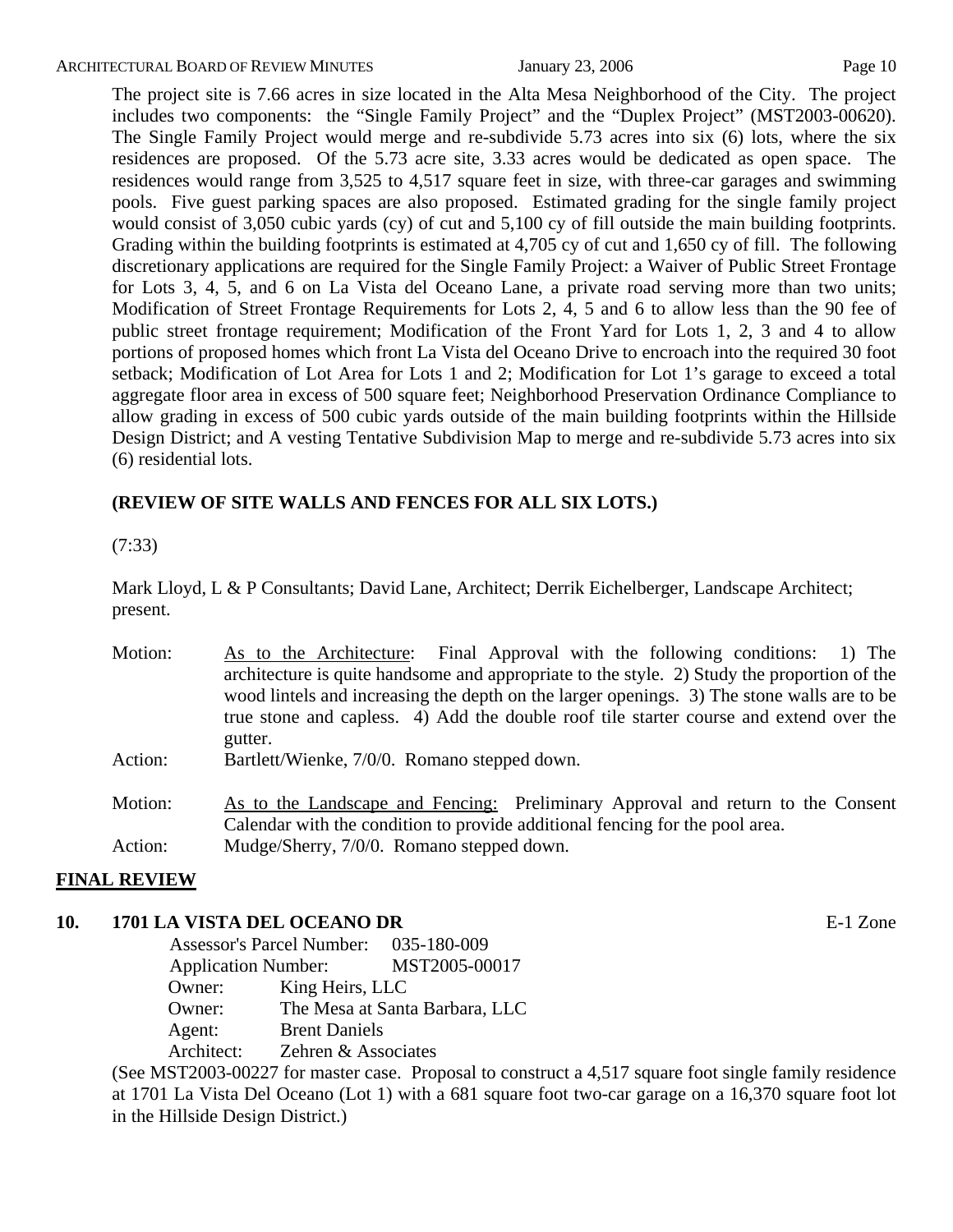# **(PROJECT REQUIRES NEIGHBORHOOD PRESERVATION ORDINANCE FINDINGS AND COMPLIANCE WITH PLANNING COMMISSION RESOLUTION NO. 053A-04.)**

(7:34)

Mark Lloyd, L & P Consultants; David Lane, Architect; Derrik Eichelberber, Landscape Architect; present.

| Motion: | As to the Architecture: Final Approval with the following conditions: 1) 1) The<br>architecture is quite handsome and appropriate to the style. 2) Study the proportion of the<br>wood lintels and increasing the depth on the larger openings. 3) The stone walls are to be<br>true stone and capless. 4) Add the double roof tile starter course and extend over the |
|---------|------------------------------------------------------------------------------------------------------------------------------------------------------------------------------------------------------------------------------------------------------------------------------------------------------------------------------------------------------------------------|
|         | gutter.                                                                                                                                                                                                                                                                                                                                                                |
| Action: | Bartlett/Wienke, 7/0/0. Romano stepped down.                                                                                                                                                                                                                                                                                                                           |
| Motion: | As to the Landscape and Fencing: Preliminary Approval and return to the Consent<br>Calendar with the condition to provide additional fencing for the pool area.                                                                                                                                                                                                        |
| Action: | Mudge/Sherry, 7/0/0. Romano stepped down.                                                                                                                                                                                                                                                                                                                              |

# **FINAL REVIEW**

# **11. 1703 LA VISTA DEL OCEANO DR** E-1 Zone

|            | Assessor's Parcel Number: 035-180-009 |                                |
|------------|---------------------------------------|--------------------------------|
|            | <b>Application Number:</b>            | MST2005-00018                  |
| Owner:     | King Heirs, LLC                       |                                |
| Owner:     |                                       | The Mesa at Santa Barbara, LLC |
| Agent:     | <b>Brent Daniels</b>                  |                                |
| Architect: | Zehren & Associates                   |                                |

(See MST2003-00227 for master case. Proposal to construct a 4,484 square foot single family residence at 1703 La Vista Del Oceano (Lot 2) with a 713 square foot two-car garage on a 43,738 square foot lot in the Hillside Design District.)

## **(PROJECT REQUIRES NEIGHBORHOOD PRESERVATION ORDINANCE FINDINGS AND COMPLIANCE WITH PLANNING COMMISSION RESOLUTION NO. 053A-04)**

(8:10)

Mark Lloyd, L & P Consultants; David Lane, Architect; Derrik Eichelberger, Landscape Architect; present.

Motion: As to the Architecture: Final Approval with the following conditions: 1) The southeast elevation at the master bedroom and the kitchen nook shall be revised to reflect the cover drawing with the iron railing and plaster terminus. 2) The wrought iron will be the wrought iron as depicted in the details. 3) Add the double roof tile starter course to the eave. 4) The blue color for the wood trim shall be more of a blue-gray color. Action: Bartlett/Wienke, 7/0/0. Romano stepped down. Motion: As to the Landscape: Preliminary Approval with the condition that planter pockets shall be introduced on the plans. Action: Mudge/Wienke, 7/0/0. Romano stepped down.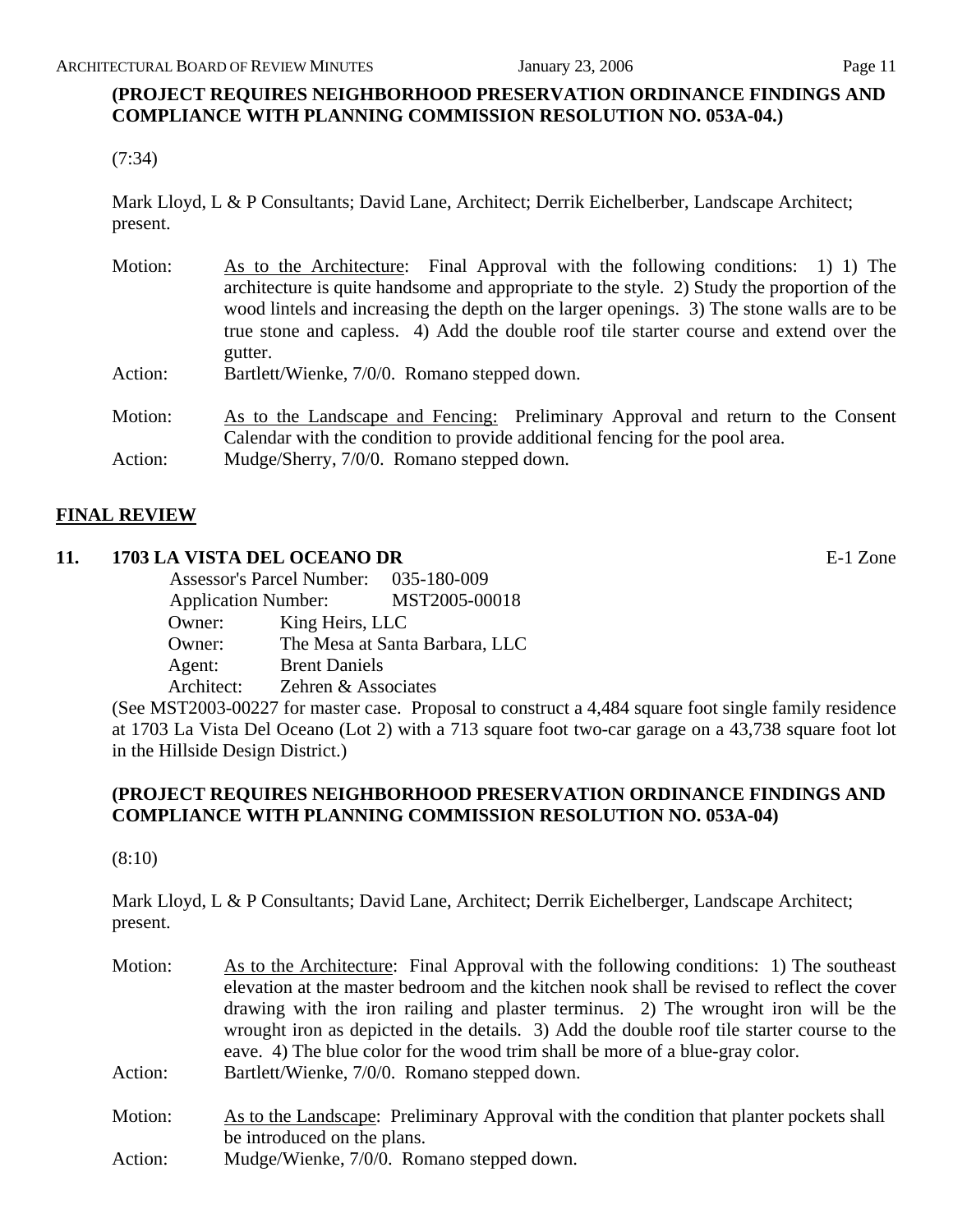### **CONSENT CALENDAR**

## **REVIEW AFTER FINAL**

#### A. **1354 MANITOU RD** E-1 Zone

Assessor's Parcel Number: 049-210-016 Application Number: MST2005-00041 Designer: Kevin O'Reilly Owner: Martha & Micheal Lee

(Proposal to demolish a 14 square foot bay window, construct a 64 square foot addition and a new entry porch. Project revised to include retaining wall and partial carport enclosure.)

## **(Review After Final for window changes.)**

Final Approval as submitted of the Review After Final changes.

## **FINAL REVIEW**

## B. **144 LAS ONDAS** E-3/SD-3 Zone

Assessor's Parcel Number: 045-162-020 Application Number: MST2005-00276 Owner: John & P. Hughes Architect: Paul Zink

(Proposal to demolish an existing 1,228 square foot single family residence with a 200 square foot onecar garage and construct a two-story 2,307 square foot single family residence with an attached 448 square foot two-car garage on a 6,230 square foot lot located in the non-appealable coastal zone. Project includes approximately 270 cubic yards of grading.)

#### **(Final Approval is requested.)**

# **(PROJECT REQUIRES COMPLIANCE WITH PLANNING COMMISSION RESOLUTION NO. 075-05.)**

Final Approval as submitted.

# **FINAL REVIEW**

#### C. **415 W DE LA GUERRA ST** R-4 Zone

Assessor's Parcel Number: 037-071-004 Application Number: MST2004-00613 Owner: Montano & Mary Santillanes Applicant: Michael Santillanes Architect: Ron Sorgman

(Proposal to demolish an existing one-story 1,647 square foot single family residence and a detached 400 square foot garage to construct a three-story 2,852 square foot duplex with two 420 square foot attached two-car garages on a 5,000 square foot lot.)

# **(PROJECT REQUIRES NEIGHBORHOOD PRESERVATION ORDINANCE FINDINGS.)**

Final Approval of the architecture as submitted with the finding that the Neighborhood Preservation Ordinance criteria have been met as stated in Subsection 22.68.060 of the City of Santa Barbara Municipal Code.